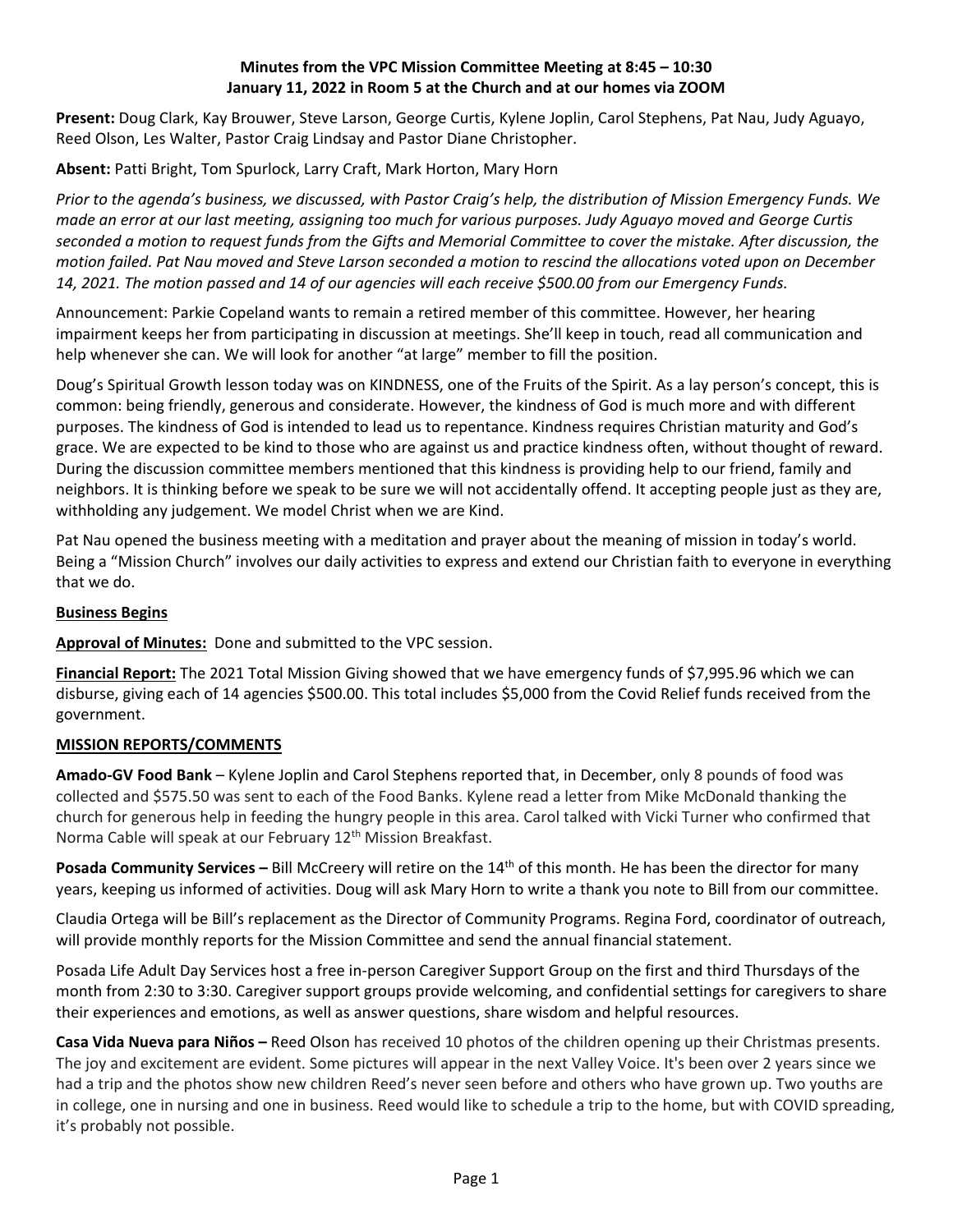**Compañeros en Misión –** Judy Aguayo announced that Reverend Jorge Paz of Mexico passed away on December 25, 2021, from COVID-19. He pastored 3 churches, worked with women's and children's groups and other organizations while ministering food, water and spiritual guidance to many migrants seeking asylum and/or a better life. He will be greatly missed.

Lucy Greenleaf is the US Director of Compañeros en Misión. She's working with the Presbytery de Cristo to establish procedures for this mission to build faith, understanding and relationships among Presbyterians on both sides of the border. The PCUSA and the National Church of Mexico are working together to enable churches in Mexico to become self-sufficient, self-governing, and self-propagating.

As a Presbyterian Mission, we can pray and donate to support Compañeros en Misión. Judy will check with our church office to see if she can deposit donations directly into the bank used by this mission when given from the church.

**Crossroads Mission, Nogales, Arizona** - – Les Walter, visits the Mission regularly and finds it stays open with a very limited staff headed by Jason and Lupita. The lunch program is back, serving from 60 to 80 people daily. Our church has cooked and served lunches on Wednesdays in the past. We are looking for a person to set up and coordinate this program again.

**General Mission Support** – Tom Spurlock sent no report.

**PCUSA Seminary Support** – Larry Craft sent no report.

**Hands of a Friend –** Pat Nau reported that a parishioner wanted to donate to one of our agencies. Pat was happy to give a check for \$1,000 to Gina Dalsing to help Hands of a Friend. We are all encouraged to submit donations to the church office so the money can be listed as "Pass thru Giving."

**Mission Quilts –** Patti Bright sent news that all reports were turned in and quilts were delivered before the end of the year 2021. A total for the year is 284 quilts with an approximate value of \$6,215. More deliveries will be made early in 2022 since these are the coldest months of the year. The group's pot luck lunch was canceled because of the need for masking during the recent increase of Covid.

**Operation Mobilization –** Pam and Dave L. are international speakers for Operation Mobilization with responsibility for activities in Pakistan, Bangladesh, Iran, and North India. Speaking Farsi, they have been active in Iran with Afghanistan refugees who have no legal status in Iran and are cruelly treated. When they write "*AFGHANISTAN: MY TEARS"* it is with their deep personal experience which is also reflected in their work in Wisconsin. At the Mission Breakfast on January 22<sup>nd</sup> we will learn more about how Pam and Dave have been serving. On Sunday, January 23<sup>rd</sup>, Dave will give the morning sermon. From 1:00 – 3:00 on January 23<sup>rd</sup> in Fellowship Hall there will be an Open House where we can talk with these missionaries and hear more about their experiences.

**Presbyterian Campus Ministry –** George Curtis reported that the PCM Director, Amanda, is working on food donations from area churches to provide meals for students after weekly meetings at Trinity Presbyterian Church. The board reviewed the Productivity Planning Document with Amanda. The goal is to have at least ten regular students and to connect with all area Presbyterian Churches by the end of the spring semester. The treasurer reported that the deficit at the end of the year will be less than the budgeted amount. All financial information is not yet available. They need to find a replacement for Dick Davisson, the current treasurer, who plans to retire. A litigator has been hired to assist with the PCM move of their offices out of the Campus Christian Center to St. Mark's Church.

**Bob and Kristi Rice (PCUSA missionaries)** – Doug Clark reported that, finally, Bob and Kristi are legal residents of South Sudan for a two-year period. It has been a struggle with the government officials, regulations and often suggested bribes. Many days were spent getting their VISAS cleared. Despite all the complications, their Christian Ministry continues to thrive.

**St. Andrew's Children's Clinic –** Kay Brouwer reported that, on February 3, 2022, there will be a small clinic at St. Andrews' Episcopal Church in Nogales, Arizona. There is a need to limit the clinic to pediatric patients. These will be children whose families are somewhat bi-lingual so not many translators will be required. The available space has been reduced in size because the church has reserved the pre-school area for their own use on the first Thursday of the month. Laura, the staff and many volunteers are gearing up for this first clinic in almost 2 years.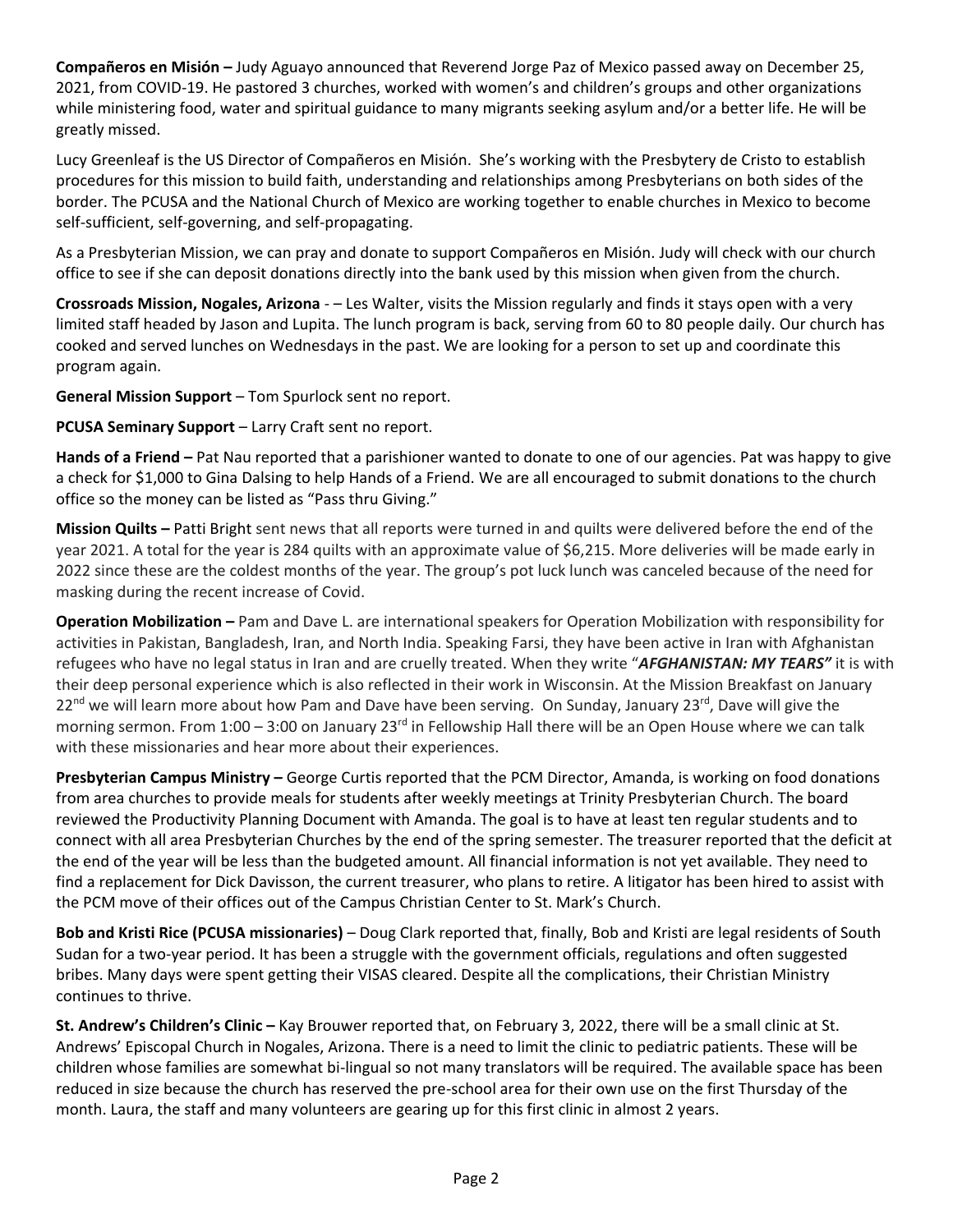On February 17 Laura and some staff, volunteers and doctors will go to Hermosillo to prepare for Cleft Lip and Cleft Palate surgeries. They must check the safety of the Hermosillo environment. They will be taking the same group of approximately 35 children who were selected to go for surgery last October. Most of these are babies and very young children for first-time surgery. This endeavor will be expensive because, for health safety, the families will need to be isolated in hotels for 2 days before and after scheduled surgeries which will be Sunday and Monday, February 20 and 21. Cost of hotel rooms and food will be provided by St. Andrews' Clinic.

There is a desperate need for added building space. The office in Green Valley is too small to accommodate the needs of the Clinic staff. They are doing most of their work from home. The contributor who is financing most of the planned new building on the St. Andrews' Church property is waiting to begin construction. As soon as plans are finalized, it will not take long for the facility to be completed. It will provide office and storage space, examination and therapy rooms, all greatly needed by St. Andrews' Clinic.

The St. Andrews' Children's Clinic continues to need our prayers and support. Donations can be made through our Valley Presbyterian Church. Thanks to the many people in our church who provide help to this mission. Laura will be presenting information about this mission at the Mission Breakfast on Saturday, March 26. We hope many of our congregation will attend.

**Valley Assistance Services** – Steve Larson extends wishes from VAS for good health, safety and comfort in 2022. VAS also reminds us that many members of our community will face hardships, health struggles, a lack of food and essential household supplies and isolation. Their Mission Statement is: "Combining social services and community health, Valley Assistance Services guide seniors, individuals, and families to live healthy, resilient, and vibrant lives, while remaining safe and independent." The last two years have seen an exponential growth in the number of clients seeking assistance from VAS; the financial assistance program alone has increased over 1,000%. Our gifts are needed now more than ever.

The "Empty Bowls" event is in the planning stages. It has been a successful fundraiser in the past and they hope to continue with COVID safety protocols.

**Youth on Their Own (YOTO) –** Mary Horn sent no report.

## **Old Business**

### **Mission Breakfast Mission/missionaries for 2021-2022 Programs**:

- January 22, 2022 Pam and Dave L. (Doug Clark) A list of needed help is being passed to committee members.
- February 12, 2022 Food Bank (Kylene Joplin/Carol Stephens) Speaker will be Norma Cable
- March 26, 2022 St. Andrews' Children's Clinic (Kay Brouwer) Speaker will be Laura Romero

**Noisy Offering** - Doug and Judy are in search of a place that will count our coins.

- January 30, 2022 Operation Mobilization with Dave and Pam L. Doug Clark
- May 29, 2022 Hands of a Friend Pat Nau
- July 31, 2022 Food Bank Kylene Joplin/Carol Stephens
- October 30, 2022 St. Andrews' Clinic Kay Brouwer

**Mission Sunday is January 23, 2022 –** Plans for our Mission Program will include the distribution of our Mission Outlook Booklet, Sermon by Dave L., and Fellowship after the service with Pam and Dave L. There will also be an Open House from 1:00 – 3:00 in Fellowship Hall.

**Mission Outlook Booklet –** The 2022 Mission Outlook Booklet was reviewed and is almost complete.

**Financial Statements –** Except for St. Andrew's and Crossroads, all reports are in. We will continue to support all our listed agencies. Kay Brouwer will try to get an acceptable report from St. Andrews' Children's Clinic.

**Support for South Sudan Churches** – We collected and sent \$2420 to South Sudan to help start 12 new churches.

**Christmas Joy Offering** – November 28 – December 19, 2021, Tom Spurlock said \$425 was collected.

**Casa Vida Nueva para Niños –** Christmas gift giving was \$2201.

**Presbyterian Disaster Relief -** \$5,000 from Mission Committee Emergency Fund; \$9,311 from the congregation.